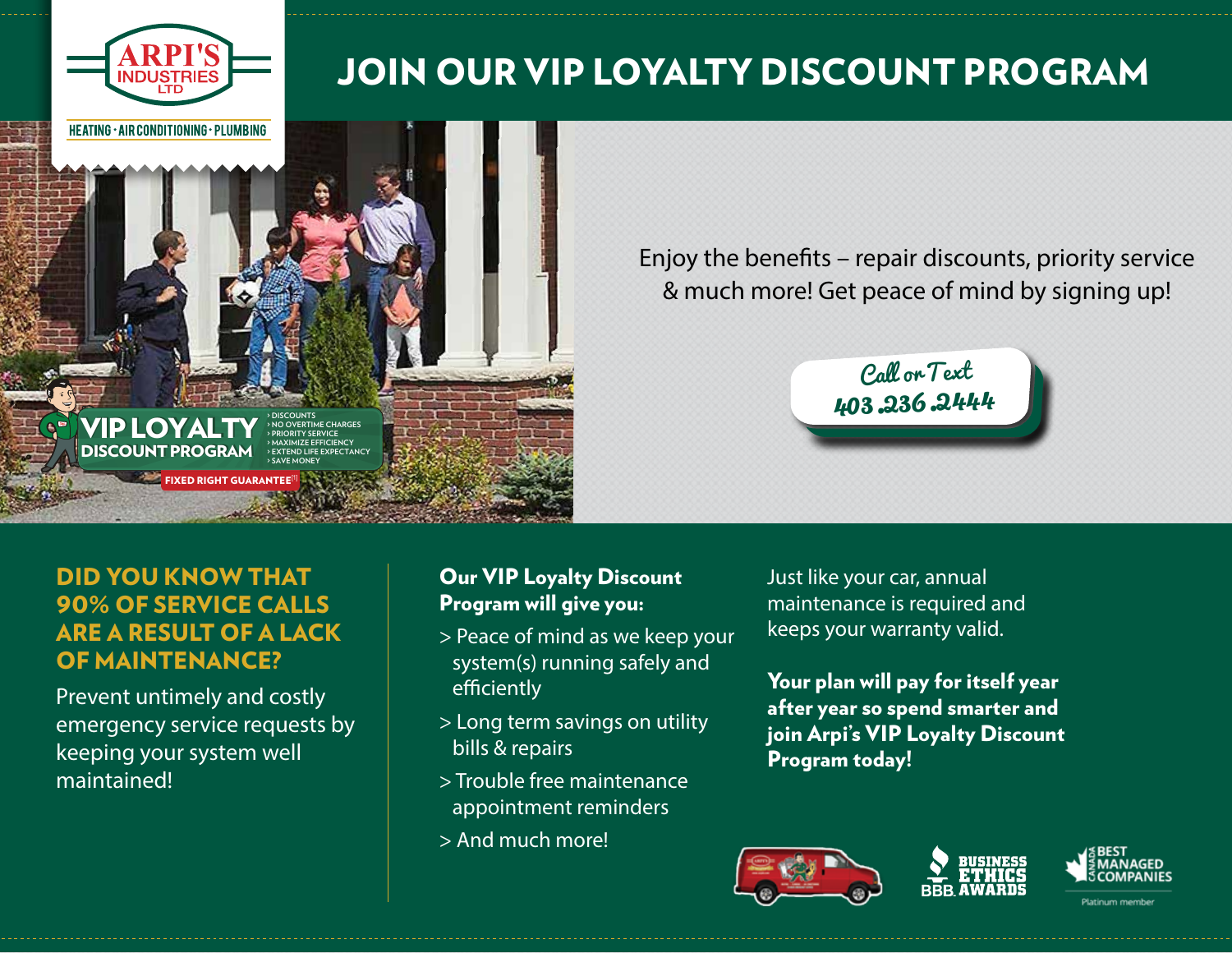

## \$11.99/monthly

Annual 15 point furnace tune-up & safety check

\*Annual supply of standard 1" filters

10% discount on additional furnace tune-ups

\*\*NO OVERTIME charges

Priority Emergency Service within 48 hours

- \* ANNUAL SUPPLY OF FILTERS ASSUMES FILTER REPLACEMENT EVERY 3 MONTHS
- \*\* PARTS AND LABOR WILL BE CHARGED AT REGULAR PRICING, NOT OVERTIME PRICING
- [1] IF OUR REPAIR FAILS WITHIN 365 DAYS, WE WILL REPLACE THE FAILED PARTS AT NO CHARGE





## \$19.99/monthly

Annual 30 point furnace tune-up & safety check

\*Annual supply of standard 1" filters

15% discount on additional tune-ups

\*\*NO OVERTIME charges

Priority Emergency Service within 24 hours

15% discount on repairs

Combustion analysis & system efficiency report

NO dispatch FEE during regular business hours

FREE duct cleaning every 3rd year

Discounts on all new future equipment

# Platinum Plan

## \$27.99/monthly

Annual 30 point furnace and air conditioner or boiler tune-up & safety check

\*Annual supply of standard 1" filters

15% discount on additional tune-ups

### \*\*NO OVERTIME charges

Priority Emergency Service within 24 hours

15% discount on repairs

Combustion analysis & system efficiency report

NO dispatch FEE during regular business hours

FREE duct cleaning every 3rd year

Discounts on all new future equipment

### FIND OUT MORE AT ARPIS.COM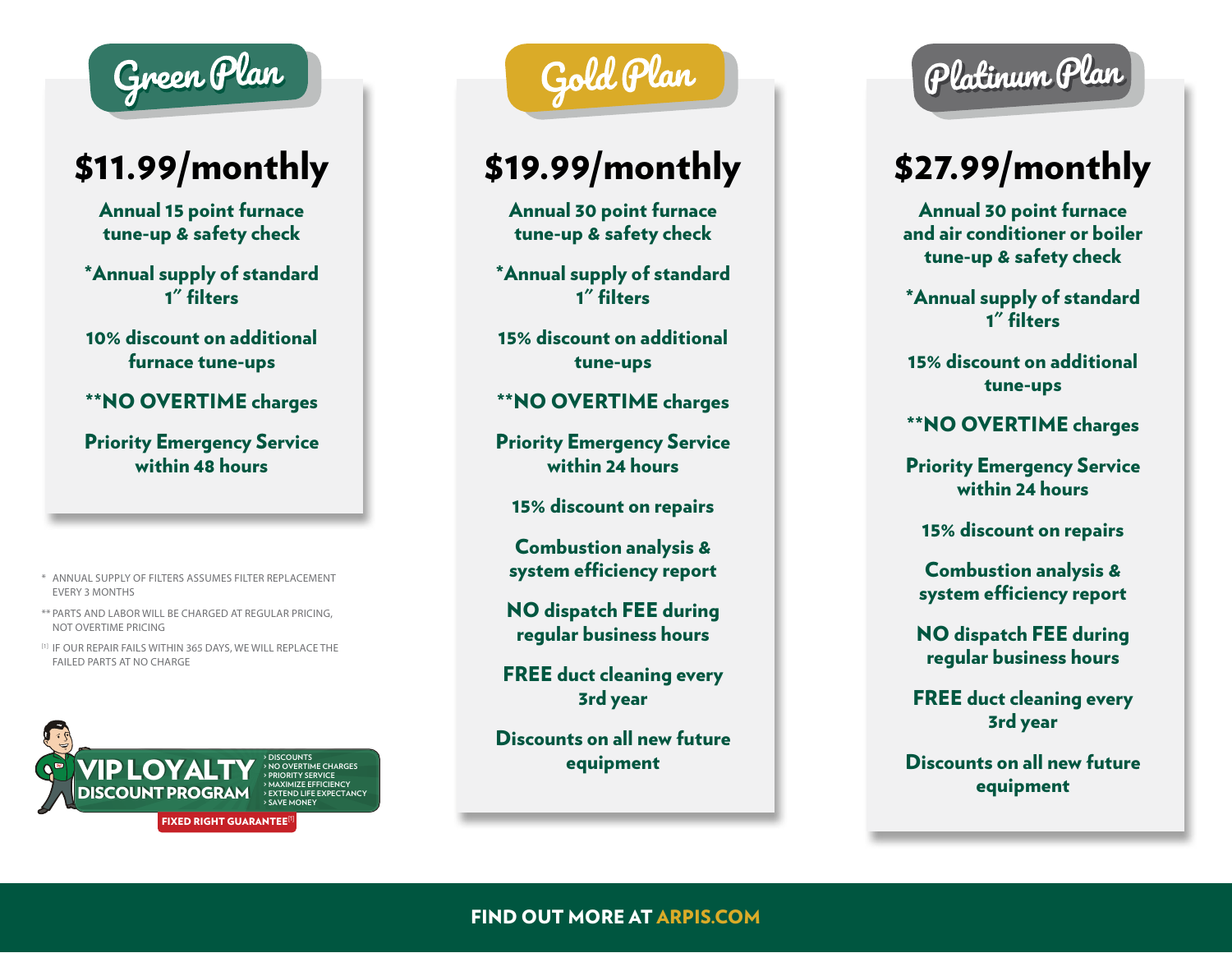

### 15 POINT FURNACE PRECISION TUNE-UP

### 15 POINT FURNACE PRECISION TUNE-UP INCLUDES:

- Check thermostat operation
- Check furnace operation before PTU
- Visually inspect heat exchanger for metal fatigue fractures
- Check flame sensor Micro Amp reading
- Check blower motor capacitor (mfd) and reference manufacturer specifications
- Check blower motor amp draw and reference manufacturer specifications
- Check & clean condensate drains and traps
- Check the incoming gas pressure
- Leak test the gas line shutoff & fittings
- Check temperature rise range and reference manufacturer specifications
- Check filter and replace if needed (1" Standard-sized filter only)
- Inspect combustion air intake venting
- Inspect fresh air intake venting
- Monitor full furnace cycle and operation
- Check CO detectors in the home

#### POST PTU CHECK:

- Replaced Doors securely on the furnace
- Set Thermostat to Original Setting
- Check Furnace Operation AFTER PTU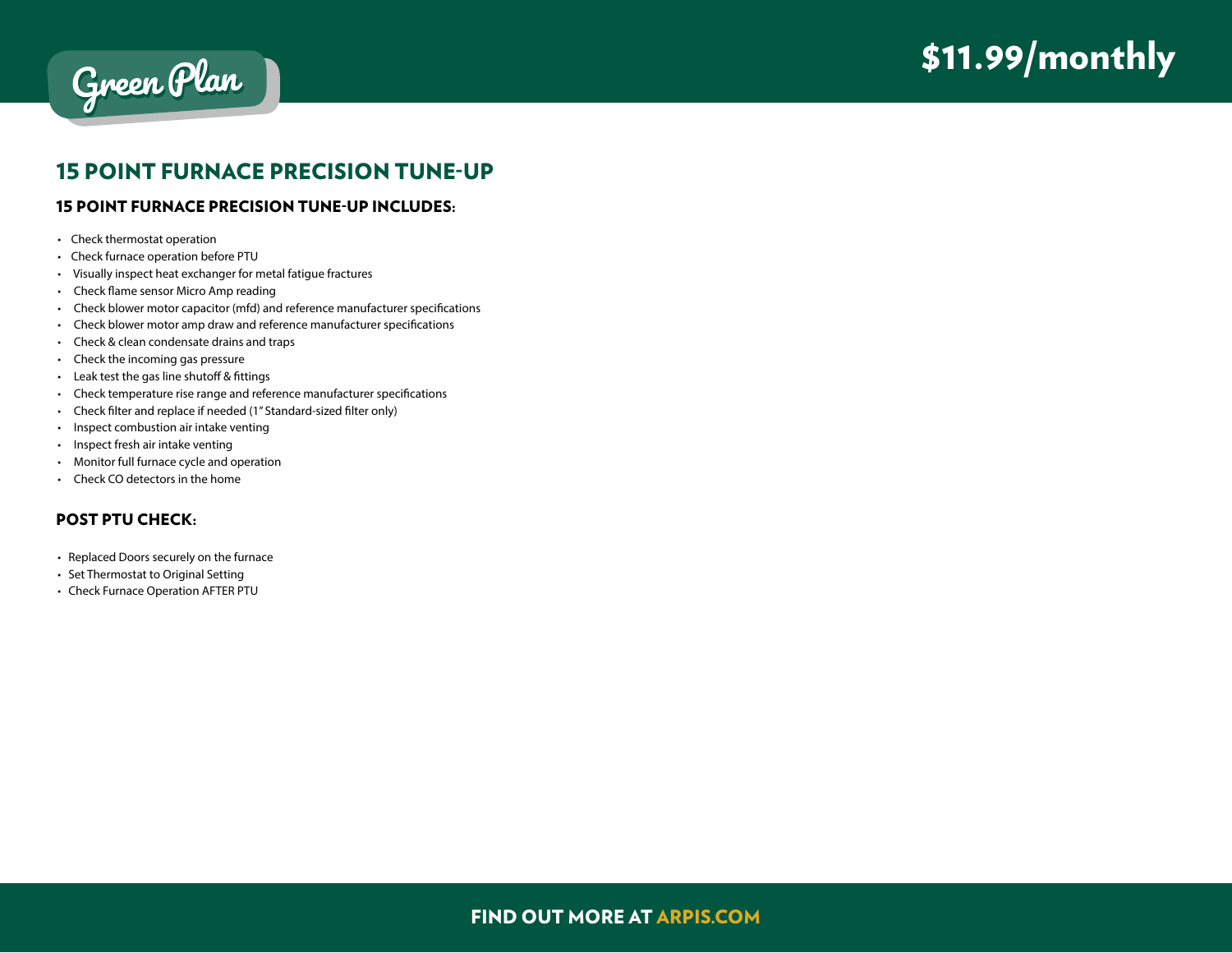## \$19.99/monthly



### 30 POINT FURNACE PRECISION TUNE-UP

#### 30 POINT CHECK INCLUDES:

- Check thermostat operation
- Check furnace operation before PTU
- Visually inspect heat exchanger for metal fatigue fractures
- Check flame sensor Micro Amp reading
- Check blower motor capacitor (mfd) and reference manufacturer specifications
- Check blower motor amp draw and reference manufacturer specifications
- Check & clean condensate drains and traps
- Check the incoming gas pressure
- Leak test the gas line shutoff & fittings
- Check temperature rise range and reference manufacturer specifications
- Check filter and replace if needed (1" Standard-sized filter only)
- Inspect combustion air intake venting
- Inspect fresh air intake venting
- Monitor full furnace cycle and operation
- Check CO detectors in the home
- Visually inspect the ductwork
- Remove combustibles from the furnace area
- Check & clean burners and pilot burner
- Check & clean igniter and flame sensor
- Check & clean thermocouple if required
- Check inducer motor & pressure switch
- Inspect collector Box for leaks
- Check blower assembly & motor
- Check motor fan belts
- Check all safety limit operations
- Check safety high limit reading and reference manufacturer specifications
- Check all electrical connections at furnace (120v & 24v wiring)
- Check and adjust gas pressure 1st stage and reference manufacturer specifications
- Check and adjust gas pressure 2nd stage and reference manufacturer specifications
- Perform combustion analysis and ensure CO levels are within the safe operating range
- Review any concerns and questions with the customer and go over thermostat control settings

#### POST PTU CHECK:

- Replaced Doors securely on the furnace
- Set Thermostat to Original Setting
- Cleaned Around Furnace Area
- Check Furnace Operation AFTER PTU
- Check Water Leak Alarm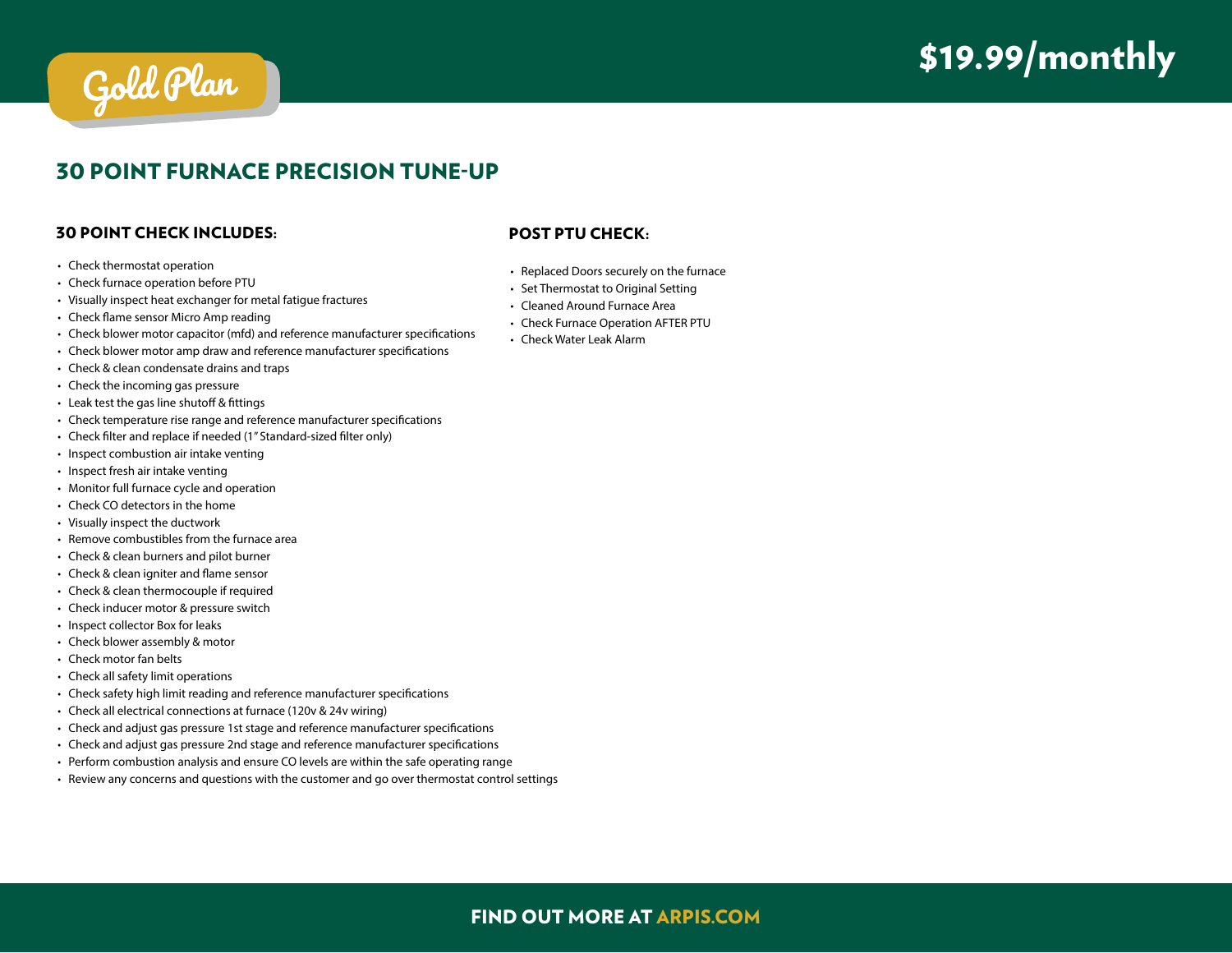## \$27.99/monthly

## Platinum Plan

### 30 POINT FURNACE PRECISION TUNE-UP



### 30 POINT CHECK INCLUDES:

- Check thermostat operation
- Check furnace operation before PTU
- Visually inspect heat exchanger for metal fatigue fractures
- Check flame sensor Micro Amp reading
- Check blower motor capacitor (mfd) and reference manufacturer specifications
- Check blower motor amp draw and reference manufacturer specifications
- Check & clean condensate drains and traps
- Check the incoming gas pressure
- Leak test the gas line shutoff & fittings
- Check temperature rise range and reference manufacturer specifications
- Check filter and replace if needed (1" Standard-sized filter only)
- Inspect combustion air intake venting
- Inspect fresh air intake venting
- Monitor full furnace cycle and operation
- Check CO detectors in the home
- Visually inspect the ductwork
- Remove combustibles from the furnace area
- Check & clean burners and pilot burner
- Check & clean igniter and flame sensor
- Check & clean thermocouple if required
- Check inducer motor & pressure switch
- Inspect collector Box for leaks
- Check blower assembly & motor
- Check motor fan belts
- Check all safety limit operations
- Check safety high limit reading and reference manufacturer specifications
- Check all electrical connections at furnace (120v & 24v wiring)
- Check and adjust gas pressure 1st stage and reference manufacturer specifications
- Check and adjust gas pressure 2nd stage and reference manufacturer specifications
- Perform combustion analysis and ensure CO levels are within the safe operating range
- Review any concerns and questions with the customer and go over thermostat control settings

#### POST PTU CHECK:

- Replaced Doors securely on the furnace
- Set Thermostat to Original Setting
- Cleaned Around Furnace Area
- Check Furnace Operation AFTER PTU

### AIR CONDITIONING PRECISION TUNE-UP

#### AIR CONDITIONING TUNE-UP INCLUDES THESE CHECKS:

- Discuss any concerns/problems with the customer
- Record outdoor ambient temp (F)
- Check evaporator coil
- Check & clean (if req'd) condenser coil
- Inspect fan blades for cracks, tightness
- Inspect condenser fan motor & oil as necessary
- Turn on A/C and check operational pressures and verify refrigerant charge
- Check suction pressure and reference manufacturer specifications
- Check discharge pressure and reference manufacturer specifications
- Record compressor amperage readings
- Record sub-cooling (F) and reference manufacturer specifications
- Record superheat (F) and reference manufacturer specifications
- Check metering device
- Inspect caps, tighten and Seal (if reg'd)
- Check electrical connections at condenser unit
- Check plenum PTO air temp (F)
- Check return air temp (F)
- Record temperature drop (F)

#### POST PTU CHECK:

- Replaced doors securely on the furnace
- Set thermostat to original setting
- Cleaned around furnace area
- Checked furnace operation AFTER PTU
- Checked water leak alarm



### BOILER PRECISION TUNE-UP & SAFETY CHECK

• See next page for details

### FIND OUT MORE AT ARPIS.COM

- 
-